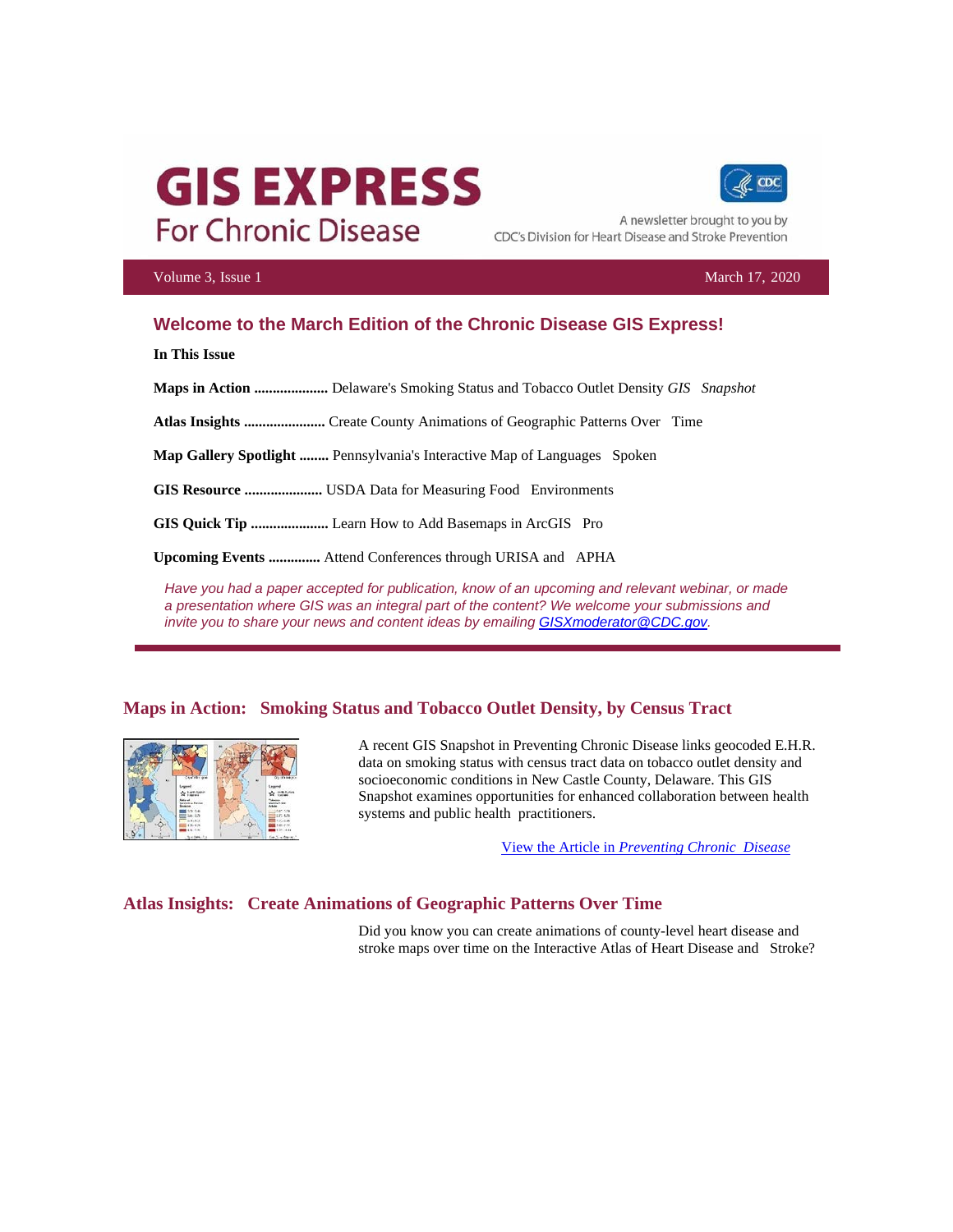

Select the 'Maps Over Time' tool in the top navigation panel to start the animation after you have selected the state, heart disease or stroke outcome, and filters of interest. A dialog box will give you options to set animation speed, fast forward, and rewind. Create your own animation to see if your state's geographic patterns have changed since the mid-2000s.

[Create Your Own County-Level Animation on the Atlas](https://t.emailupdates.cdc.gov/r/?id=hc94da8d%2C4f131c3%2C51177bb)

| Chrynie Dionese GS Enchange Map Gallery<br>In the prior fields to high fields to be a child to the fields change of the statement compositions in the prior of the additional composition<br>law less than the free and opportunities. |   |                                                                              | <b>STATISTICS</b>                                                                                          |
|----------------------------------------------------------------------------------------------------------------------------------------------------------------------------------------------------------------------------------------|---|------------------------------------------------------------------------------|------------------------------------------------------------------------------------------------------------|
| <b>Service</b>                                                                                                                                                                                                                         | ٠ |                                                                              |                                                                                                            |
| <b>Plan by Paul &amp; Triple</b>                                                                                                                                                                                                       | ٠ | We is he in her list.                                                        |                                                                                                            |
| For in Auto Formulae                                                                                                                                                                                                                   | v | the factory.                                                                 |                                                                                                            |
| <b><i><u>Sun Wars</u></i></b>                                                                                                                                                                                                          |   |                                                                              | best beautiful in                                                                                          |
| <b>Star &amp; Service</b><br>$\sim$                                                                                                                                                                                                    |   |                                                                              | $\sim$<br><b>Lating task</b><br>a historical<br>spinister laste<br><b>Televille Townloa</b><br>the control |
| <b>LASTER</b><br><b>MAY DAY 1</b><br>--                                                                                                                                                                                                |   |                                                                              | $-20$<br><b>STATES AT</b><br>and Thomas area                                                               |
| <b><i><u>PERMIT</u></i></b><br><b><i>RRAIN</i></b><br>1.11                                                                                                                                                                             |   | <b>International</b><br>it made a starte<br>pergera list<br><b>Valencial</b> | <br><b>CELEBRATION</b><br><b>A SACRA</b>                                                                   |

#### **Map Gallery Spotlight: Interactive Map of Languages Spoken, by Census Tract**

The Pennsylvania Department of Health's interactive map of languages spoken is used to provide faster and more equitable health-related services to more than 1.2 million Pennsylvania residents who speak a language other than English at home. It is a valued tool for enhancing chronic disease prevention, health promotion and emergency preparedness among communities with limited English proficiency.

[View the Pennsylvania Languages Map in the Map Gallery](https://t.emailupdates.cdc.gov/r/?id=hc94da8d%2C4f131c3%2C51177bc)

#### **GIS Resource: USDA Data for Measuring Food Environments**



The USDA Data Warehouse includes many geodata products for documenting healthy food environments, such as the Food Environment Atlas and the Food Research Atlas. Examples of geodata you can find include locations of food deserts, food swamps, healthy eating options, SNAP/WIC vendors, and socioeconomic factors. The USDA Data Warehouse is just one of many valuable resources included in the GIS Resources section of th[e GIS](https://t.emailupdates.cdc.gov/r/?id=hc94da8d%2C4f131c3%2C51177bd) [Exchange.](https://t.emailupdates.cdc.gov/r/?id=hc94da8d%2C4f131c3%2C51177bd)

[Visit and Explore the USDA Data Products Website](https://t.emailupdates.cdc.gov/r/?id=hc94da8d%2C4f131c3%2C51177be)

#### **GIS Quick Tips: Utilizing Basemaps and Transparency to Enhance Your Map**



Basemaps and transparency are useful tools in bringing an emphasis to your map. Add a basemap and adjust its transparency easily by viewing the detailed instructions found by clicking the link below.

[Learn How to Add a Basemap](https://t.emailupdates.cdc.gov/r/?id=hc94da8d%2C4f131c3%2C51177bf)

#### **Upcoming Regional and National Conferences and Events**

#### **Regional**

The Urban and Regional Information Systems Association (URISA) is a multi-disciplinary geospatial organization that provides professional education and training for users of GIS and other information technologies to